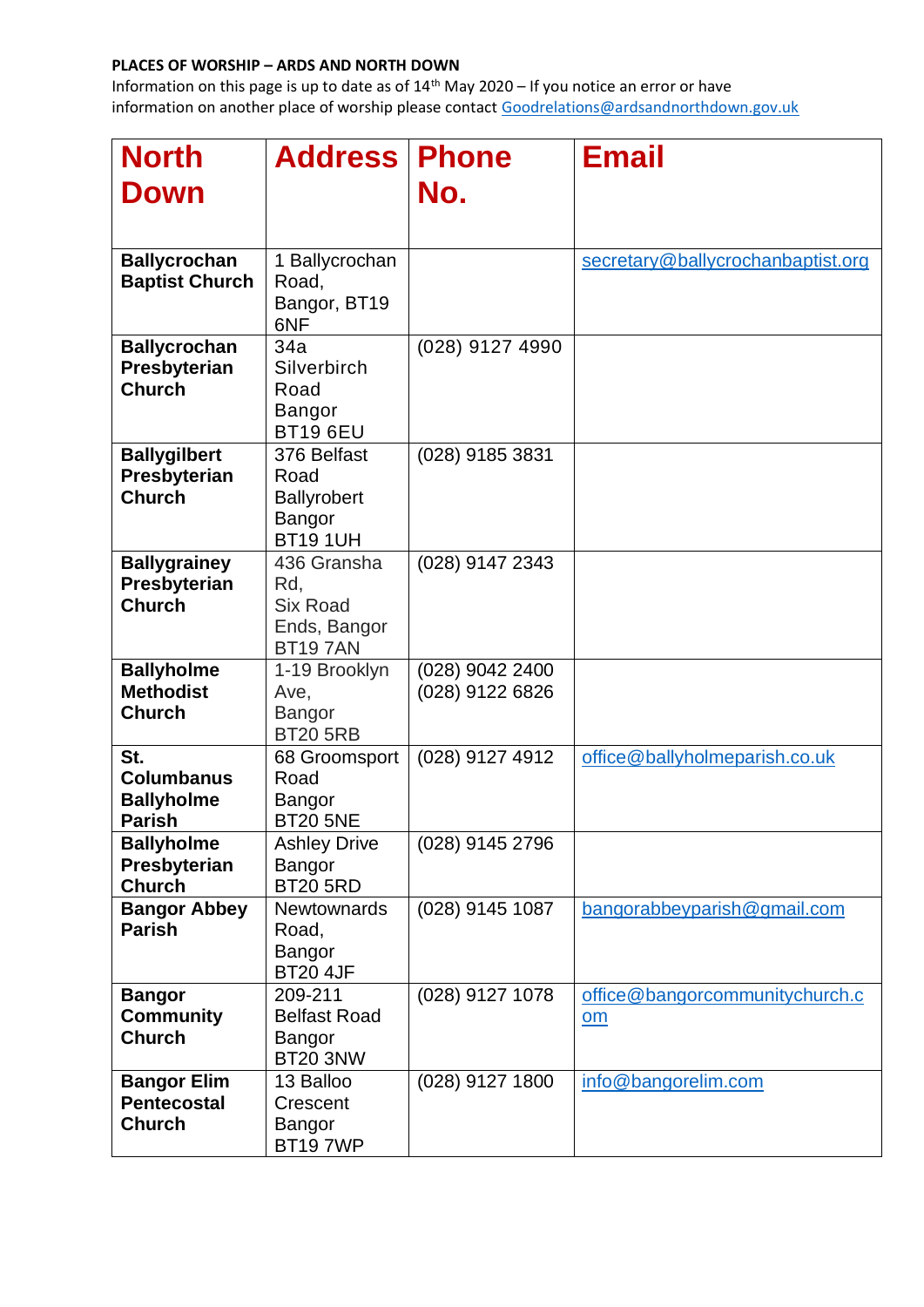| <b>Bangor</b>                 | 106 & 108 Old                    | 07898 802 406   | info@bimc.org.uk                  |
|-------------------------------|----------------------------------|-----------------|-----------------------------------|
| Independent                   | Gransha Road                     |                 |                                   |
| <b>Methodist</b>              | <b>Bangor</b>                    |                 |                                   |
| <b>Church</b>                 | <b>BT197HA</b>                   |                 |                                   |
| <b>Bethany</b>                | 23-27 Gransha                    | (028) 9145 9211 |                                   |
| <b>Baptist Church</b>         | Road                             |                 |                                   |
|                               | Bangor                           |                 |                                   |
|                               | <b>BT20 4TN</b>                  |                 |                                   |
| <b>Carnalea</b>               | 56A Rathmore                     | (028) 9147 3400 |                                   |
| <b>Methodist</b>              | Road                             |                 |                                   |
| <b>Church</b>                 | Bangor                           |                 |                                   |
|                               | <b>BT19 1NL</b>                  |                 |                                   |
| <b>Bangor Christ</b>          | <b>Balloo Road</b>               | 07838 061 010   | bangorprimacy@down.anglican.or    |
| <b>Church</b>                 | <b>Bangor</b>                    |                 | <u>g</u>                          |
| <b>Primacy</b>                | <b>BT197PG</b>                   |                 |                                   |
|                               |                                  |                 |                                   |
| <b>Faith</b>                  | 15a Clifton                      | 07753 801 717   |                                   |
| <b>Fellowship</b>             | Road                             |                 |                                   |
| <b>Pentecostal</b>            | Bangor                           |                 |                                   |
| <b>Church</b>                 | <b>BT20 5EW</b>                  |                 |                                   |
| <b>First Bangor</b>           | <b>Main Street</b>               | (028) 9127 0580 | Office@firstbangor.org            |
| Presbyterian<br><b>Church</b> | <b>Bangor</b><br><b>BT20 4AG</b> |                 |                                   |
| <b>Groomsport</b>             | Donaghadee                       | (028) 9145 0198 | epcclerk@btinternet.com           |
| <b>Evangelical</b>            | Road                             |                 |                                   |
| Presbyterian                  | Groomsport                       |                 |                                   |
| <b>Church</b>                 | <b>BT19 6LZ</b>                  |                 |                                   |
| <b>Groomsport</b>             | <b>Main Street</b>               | (028) 9127 1311 | office@groomsportparishchurch.or  |
| <b>Parish Church</b>          | Groomsport                       |                 | $9$                               |
|                               | <b>BT19 6GH</b>                  |                 |                                   |
|                               |                                  |                 |                                   |
| <b>Groomsport</b>             | 35-37 Main                       | (028) 9146 2552 | office@groomsportpresbyterian.co  |
| Presbyterian                  | <b>Street</b>                    |                 | $\underline{m}$                   |
| <b>Church</b>                 | Groomsport                       |                 |                                   |
|                               | <b>BT19 6JR</b>                  |                 |                                   |
| <b>Hamilton Road</b>          | <b>Hamilton Road</b>             | (028) 9145 4546 | theoffice@hamiltonroadbaptist.com |
| <b>Baptist Church</b>         | Bangor                           |                 |                                   |
|                               | <b>BT20 4LQ</b>                  |                 |                                   |
| <b>Hamilton Road</b>          | <b>Hamilton Road</b>             | (028) 9147 3213 | Office@hrpc.org.uk                |
| Presbyterian                  | <b>Bangor</b>                    |                 |                                   |
| <b>Church</b>                 | <b>BT20 4LN</b>                  |                 |                                   |
| <b>Helen's Bay</b>            | 10 Church                        | (028) 9185 3780 | office@helensbaypc.co.uk          |
| Presbyterian                  | Road                             |                 |                                   |
|                               |                                  |                 |                                   |
| <b>Church</b>                 | Helen's Bay                      |                 |                                   |
|                               | <b>BT19 1TP</b>                  |                 |                                   |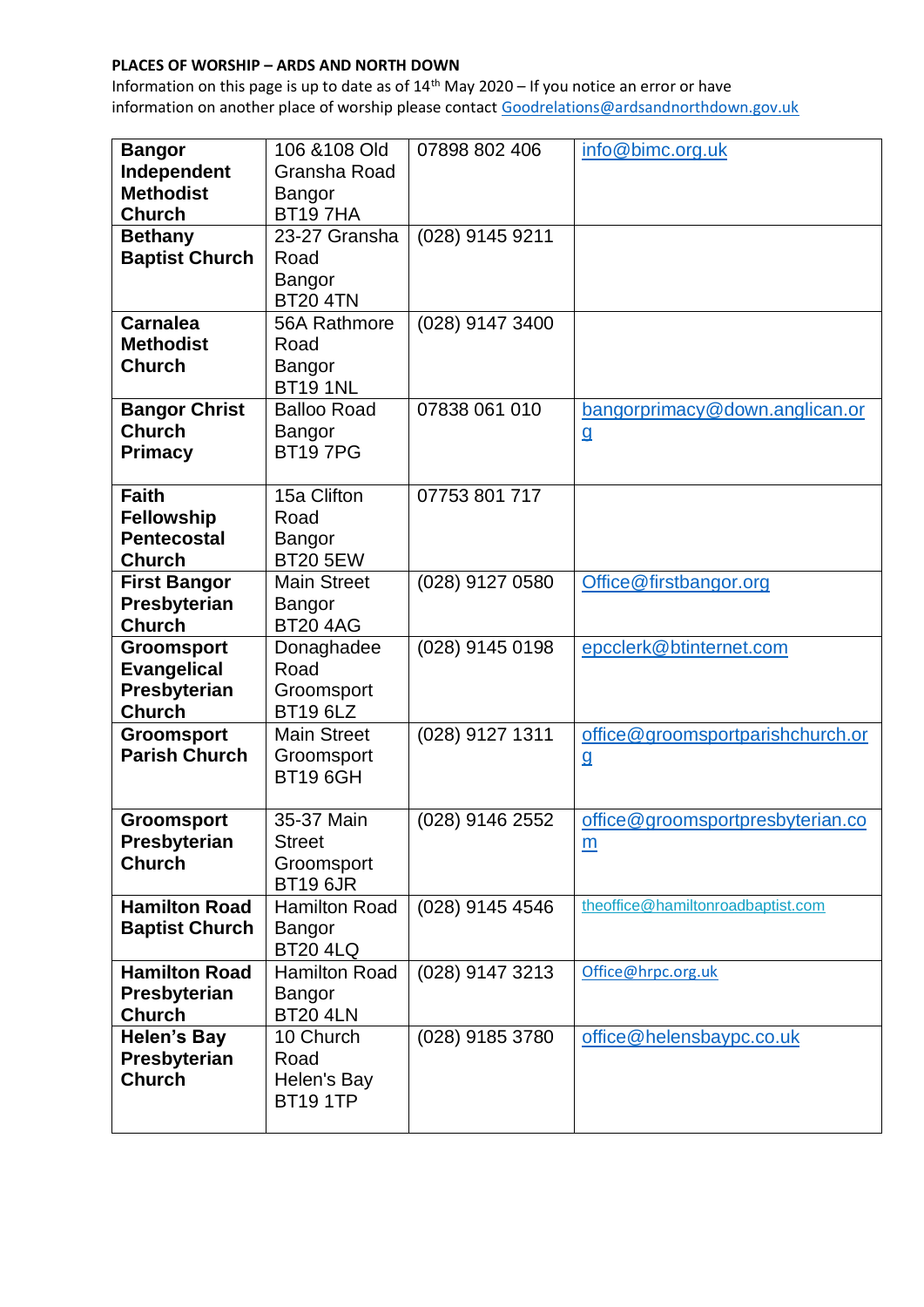| <b>Kilcooley</b>                                          | <b>Drumkirk Drive</b>                                                                                                             | (028) 9146 0250 | Kilcooleypc@gmail.com                |
|-----------------------------------------------------------|-----------------------------------------------------------------------------------------------------------------------------------|-----------------|--------------------------------------|
| Presbyterian                                              | Bangor                                                                                                                            |                 |                                      |
| <b>Church</b>                                             | <b>BT19 1FP</b>                                                                                                                   |                 |                                      |
| <b>Kings Church</b>                                       | 196 Seacliff<br>Road<br><b>Bangor</b><br><b>BT20 5HA</b>                                                                          | (028) 9145 7413 | office@kingschurchbangor.org         |
| <b>Lisnabreen</b><br>Presbyterian<br><b>Church</b>        | Lisnabreen<br>Walk<br>Bangor<br><b>BT20 4XJ</b>                                                                                   | (028) 9145 3706 |                                      |
| Queen's<br><b>Parade</b><br><b>Methodist</b>              | 2/4 Queen's<br>Parade Road<br>Bangor<br><b>BT20 3BJ</b>                                                                           | (028) 9122 6826 |                                      |
| <b>Shiloh</b><br><b>Christian</b><br><b>Fellowship</b>    | 101<br>Skipperstone<br>Road<br>Bangor<br><b>BT20 4EU</b>                                                                          | 07759 462 242   | info@shilohchristianfellowship.co.uk |
| <b>Silverbirch</b><br><b>Evangelical</b><br><b>Church</b> | 131 Silverbirch<br>Road<br>Bangor<br><b>BT19 6FA</b>                                                                              | (028) 9146 9534 | info@silverbirchchurch.com           |
| <b>St. Andrew's</b><br>Presbyterian<br><b>Church</b>      | 111<br>Clandeboye<br>Road<br>Bangor<br><b>BT20 3JW</b>                                                                            | (028) 9145 9590 | info@standrewsbangor.org.uk          |
| St. Comgall's<br><b>Catholic</b><br><b>Church</b>         | $25 - 27$<br><b>Brunswick</b><br>Road<br>Bangor<br><b>BT20 3DS</b>                                                                | (028) 9146 5522 | bangor@downandconnor.org             |
| St. Comgall's<br><b>Church of</b><br><b>Ireland</b>       | <b>Dufferin</b><br><b>Memorial Hall</b><br>2A Hamilton<br>Road<br><b>BT20 4LE</b><br>1 Castle Street<br>Bangor<br><b>BT20 4SU</b> | (028) 9146 0712 | sayhello@bangorparishchurch.org.uk   |
| St. Gall's<br><b>Church</b><br><b>Carnalea</b>            | 171<br>Crawfordsburn<br>Road<br>Bangor<br><b>BT191BT</b>                                                                          | (028) 9185 3366 |                                      |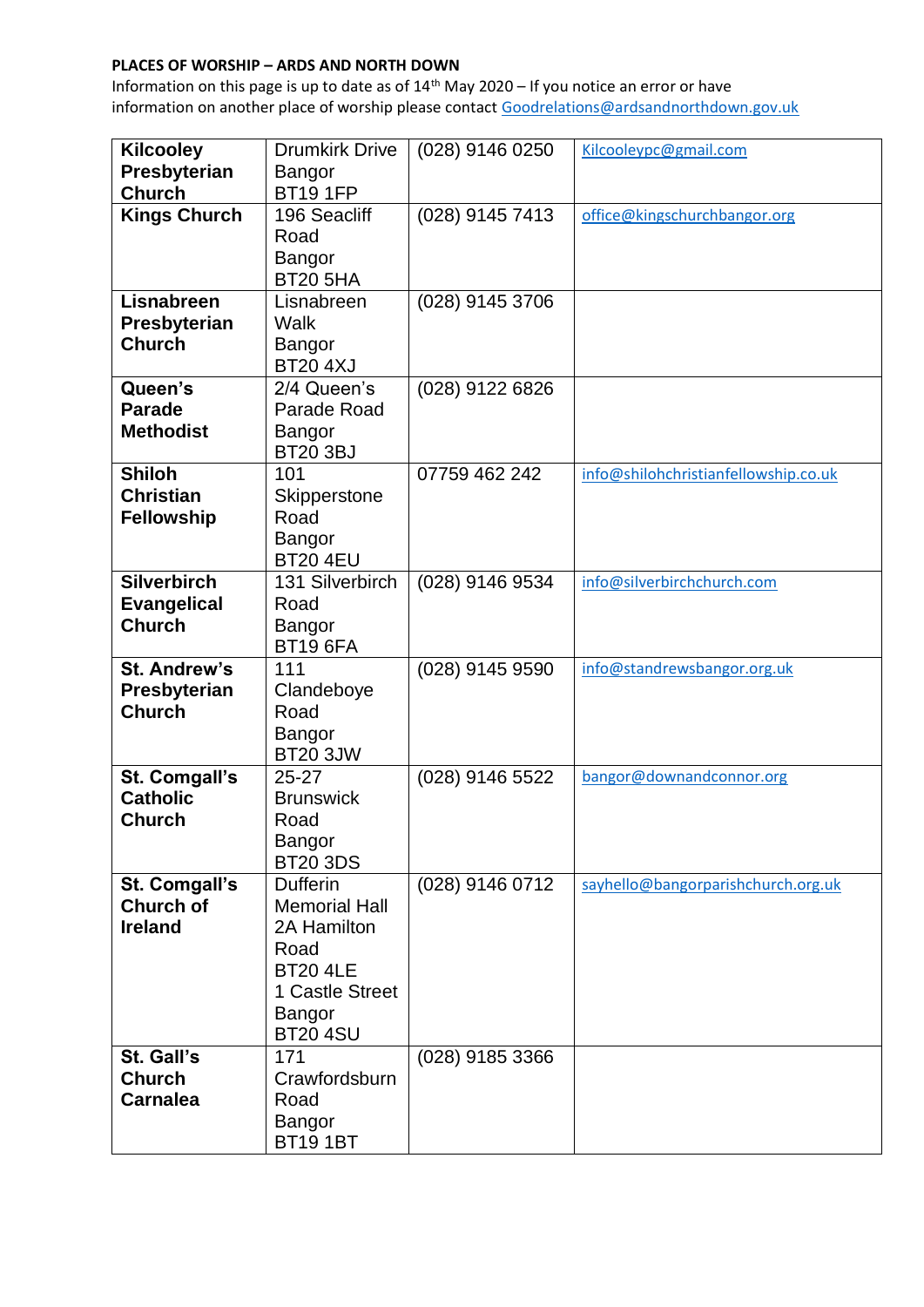| <b>St John Baptist</b> | 10-13 Fort               | (028) 9185 3601 |                                        |
|------------------------|--------------------------|-----------------|----------------------------------------|
| <b>Church of</b>       | Road                     |                 |                                        |
| <b>Ireland</b>         | Helen's Bay              |                 |                                        |
|                        | <b>BT191LA</b>           |                 |                                        |
| <b>Salvation Army</b>  | <b>Crosby Street</b>     | (028) 9127 5100 |                                        |
| <b>Bangor</b>          | Bangor                   |                 |                                        |
|                        | <b>BT20 5EE</b>          |                 |                                        |
| <b>Trinity</b>         | 31 Main Street           | (028) 9145 6619 |                                        |
| Presbyterian           | Bangor                   |                 |                                        |
| <b>Church</b>          | <b>BT20 5AF</b>          |                 |                                        |
| <b>Wesley</b>          | 5 Hamilton               | (028) 9145 3304 | wesleycentenary@gmail.com              |
| <b>Centenary</b>       | Road                     |                 |                                        |
| <b>Methodist</b>       | Bangor                   |                 |                                        |
| <b>Church</b>          | <b>BT20 4JP</b>          |                 |                                        |
| <b>West</b>            | 91                       | (028) 9145 9688 | office@westchurchbangor.org            |
| Presbyterian           | Crawfordsburn            |                 |                                        |
| <b>Church</b>          | Road                     |                 |                                        |
|                        |                          |                 |                                        |
|                        | Bangor<br><b>BT191BG</b> |                 |                                        |
|                        | <b>Castle Park</b>       |                 |                                        |
| <b>Bangor</b>          |                          |                 | hello@bangorvineyard.co.uk             |
| <b>Vineyard</b>        | Road                     |                 |                                        |
| <b>Church</b>          | Bangor                   |                 |                                        |
|                        | <b>BT20 4TD</b>          |                 |                                        |
| <b>Bangor Church</b>   | 1 Rathgill Glen          | 07716 148 030   | http://www.bangornazarene.com/         |
| of the                 | Bangor                   |                 |                                        |
| <b>Nazarene</b>        | <b>BT197TW</b>           |                 |                                        |
| <b>Bangor Free</b>     | 277                      | (028) 9145 0240 | http://www.freepresbyterian.org/church |
| Presbyterian           | Clandeboye               |                 | /bangor/                               |
| <b>Church</b>          | Rd                       |                 |                                        |
|                        | Bangor                   |                 |                                        |
|                        | <b>BT191BF</b>           |                 |                                        |
| <b>Bangor Church</b>   | 40 Southwell             |                 |                                        |
|                        |                          | (028) 9146 0415 |                                        |
| of Christ              | Road                     |                 |                                        |
|                        | Bangor                   |                 |                                        |
|                        | <b>BT20 3AQ</b>          |                 |                                        |
| Conlig                 | 38 Main Street           | 07885 970 374   |                                        |
| Presbyterian           | Conlig                   |                 | conligchurch@btinternet.com            |
| <b>Church</b>          | <b>BT237PT</b>           |                 |                                        |
| <b>Bethesda</b>        | Coronation               |                 | https://www.bethesdagospelhall.net/    |
| <b>Gospel Hall</b>     | Park                     |                 |                                        |
|                        | Bangor                   |                 |                                        |
|                        | <b>BT191RG</b>           |                 |                                        |
| <b>Ebenezer</b>        | 85 Church                |                 |                                        |
|                        | <b>Street</b>            |                 |                                        |
|                        | Bangor                   |                 |                                        |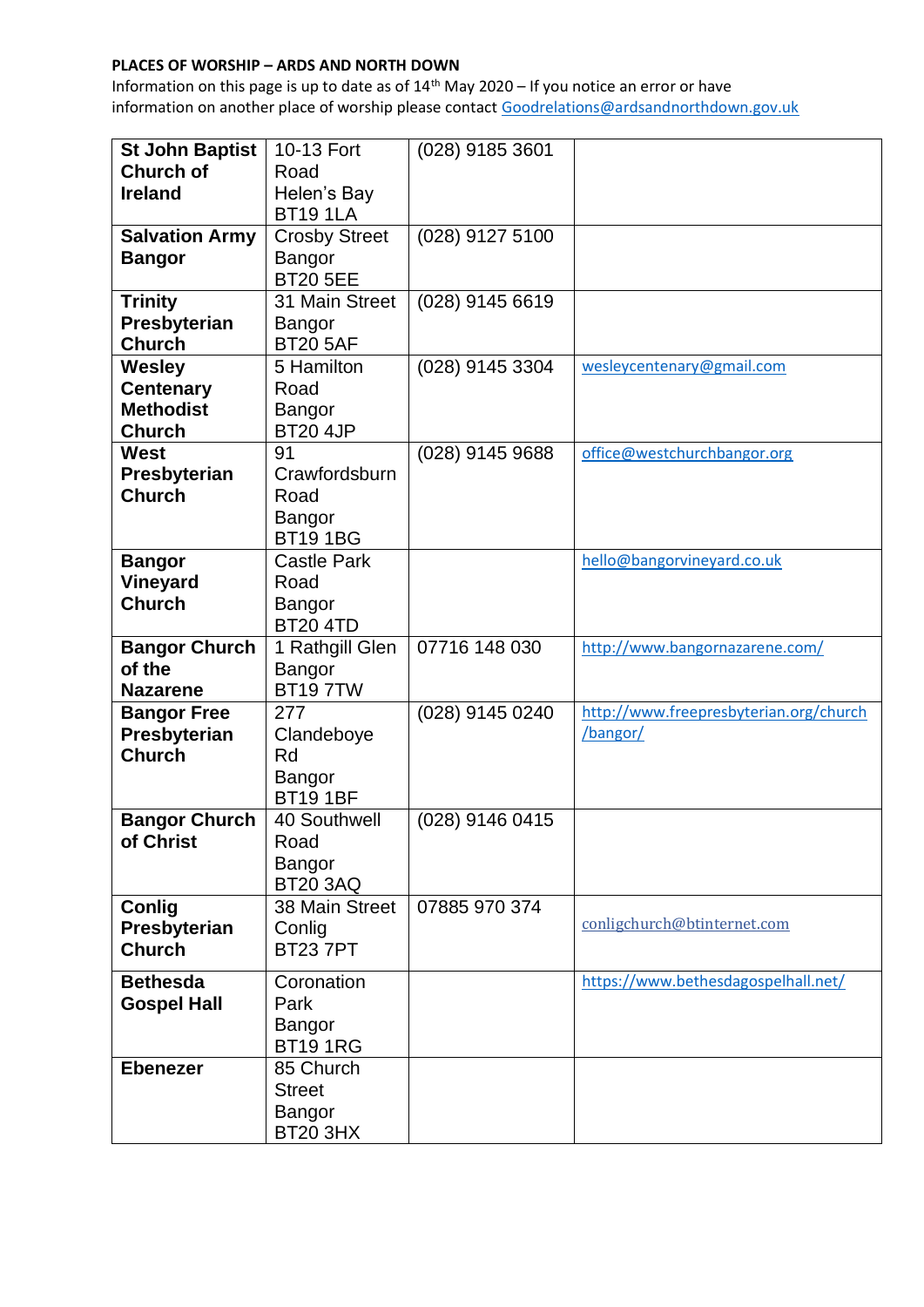| <b>Towerview</b>       | 47 Towerview       | (028) 9147 8809   |                                         |
|------------------------|--------------------|-------------------|-----------------------------------------|
| <b>River of Life</b>   | Crescent           |                   |                                         |
| <b>Free Methodist</b>  | Bangor             |                   |                                         |
|                        | <b>BT19 6BA</b>    |                   |                                         |
| <b>Central Gospel</b>  | 31 Central         | (028) 9147 3722   | https://www.thegospelhall.net/a/Central |
| Hall                   | Avenue             |                   | -Gospel-Hall-Down                       |
|                        | Bangor             |                   |                                         |
|                        | <b>BT20 3AF</b>    |                   |                                         |
| <b>Church of</b>       | 2 Cleland Park     |                   |                                         |
| <b>Jesus Christ of</b> | Bangor             |                   |                                         |
| <b>Latter Day</b>      | <b>BT20 3EB</b>    |                   |                                         |
| <b>Saints</b>          |                    |                   |                                         |
| <b>First Holywood</b>  | 7 Bangor Road      | $(028)$ 9042 5035 | office@firstholywood.co.uk              |
| Presbyterian           | Holywood           |                   |                                         |
| <b>Church</b>          | BT18 ONU           |                   |                                         |
| <b>Holywood</b>        | 67 Belfast         | (028) 9042 1519   | Info@holywoodbaptist.org.uk             |
| <b>Baptist Church</b>  | Holywood           |                   |                                         |
|                        | <b>BT18 9ES</b>    |                   |                                         |
| <b>Holywood</b>        | 108 High           | 07902 187 718     | info@thisiscfc.com                      |
| <b>Christian</b>       | <b>Street</b>      | (028) 9067 1838   |                                         |
| <b>Fellowship</b>      | Holywood           |                   |                                         |
|                        | <b>BT18 9HW</b>    |                   |                                         |
| Holywood               | 71 Church          | (028) 9042 3622   | Info@holywoodparishchurch.co.uk         |
| <b>Parish Church</b>   | Road               |                   |                                         |
|                        | Holywood           |                   |                                         |
|                        | <b>BT18 9BX</b>    |                   |                                         |
| Holywood               | <b>Church Road</b> | (028) 9042 2409   |                                         |
| <b>Methodist</b>       | Holywood           |                   |                                         |
| <b>Church</b>          | <b>BT18 9DP</b>    |                   |                                         |
| <b>Redburn</b>         | 1 Ardnagreena      | 07780 944 959     |                                         |
| <b>Community</b>       | Gardens            |                   |                                         |
| <b>Church</b>          | Holywood           |                   |                                         |
|                        | <b>BT18 9PD</b>    |                   |                                         |
| St. Colmcille's        | 2A My Lady's       | (028) 9042 2167   | parishoffice@stcolmcillesholywood.org   |
| <b>Church</b>          | Mile               |                   |                                         |
|                        | Holywood           |                   |                                         |
|                        | <b>BT18 9EW</b>    |                   |                                         |
| <b>The Christian</b>   | 3 Stewart's        | (028) 9042 4254   | http://www.thechristiancommunity.co.uk  |
| <b>Community</b>       | Place              |                   | /2014/12/20/holywood/                   |
| <b>Church</b>          | Holywood           |                   |                                         |
|                        | <b>BT18 9DX</b>    |                   |                                         |
| Holywood               | <b>High Street</b> | (028) 9127 0069   |                                         |
| <b>Priory Church</b>   | Holywood           |                   |                                         |
|                        | <b>BT19 9AB</b>    |                   |                                         |
| Holywood               | 43 Kinnegar        |                   |                                         |
| <b>Islamic Church</b>  | <b>Drive</b>       |                   |                                         |
|                        | Holywood           |                   |                                         |
|                        | <b>BT18 9JQ</b>    |                   |                                         |